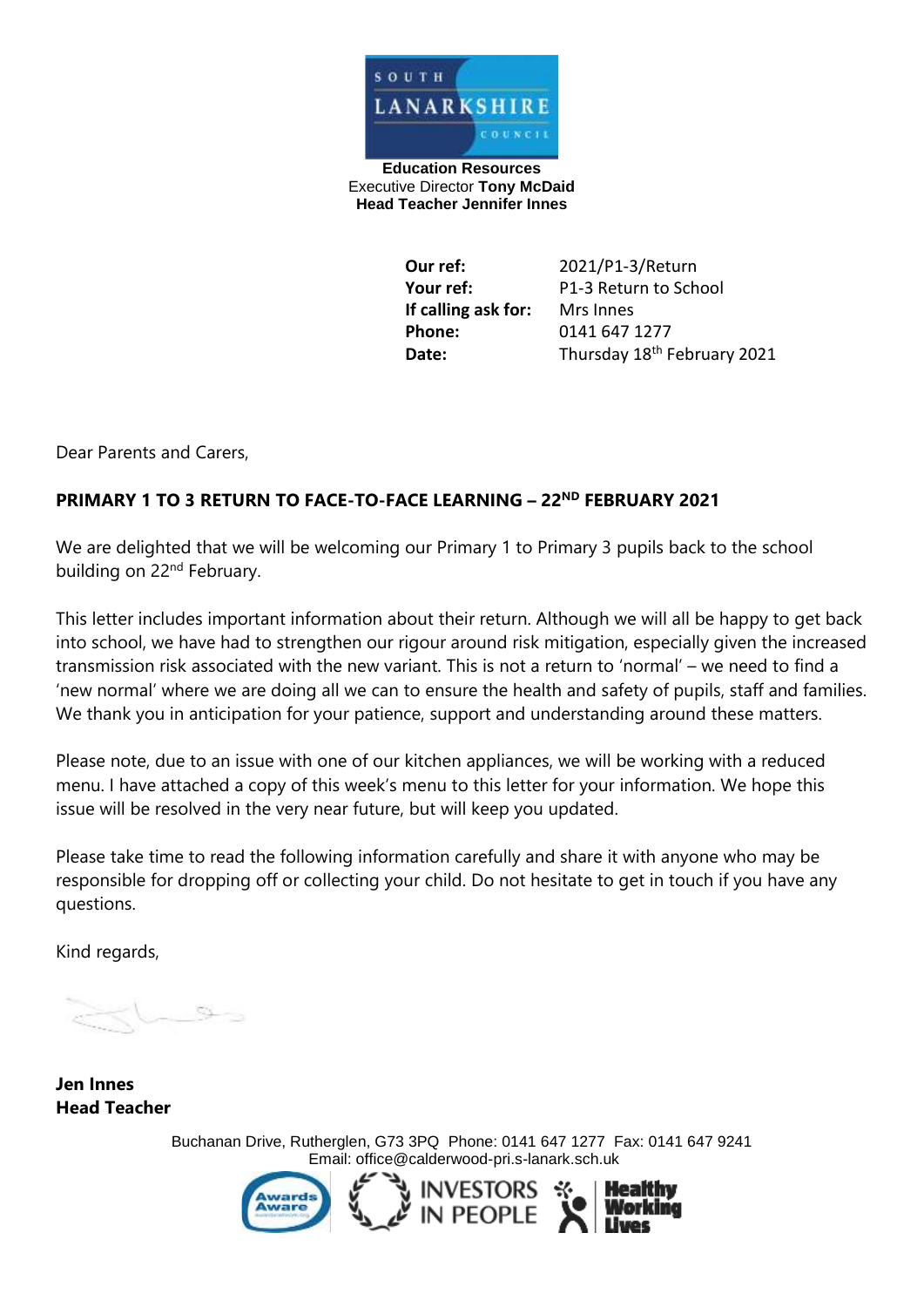

# **Calderwood Primary School**

# **Primary 1, 2 & 3: Return to Face-to-Face Learning**

### **22nd February 2021**

# **Drop Off and Pick Up Times**

Drop off and pick up times will remain the same as before for all classes. Children should line up at the same doors. We would ask parents and carers to drop-and-go. Please arrive in the playground just before your child's bell rings. As before, the playground will be supervised from 8.50am. All staff will be wearing their pink vests to be easily identifiable. As before, children should go straight to their lines when they arrive in the playground. There is no access to the Trim Trail or pitch area after school, and parents should leave the playground immediately after collecting their child.

### **Parents and Carers**

Our First Minister was very clear in her statement on Tuesday afternoon that an increase in transmission rates following the return of schools may occur due to parents and carers interacting whilst out-and-about on the school run. For this reason, we would ask the following:

- All parents and carers who can, must wear a mask when entering the playground
- All adults dropping off children must maintain a 2m distance from other adults
- Parents and carers must stand away from the doors when waiting on children to be dismissed to give both the children and their teacher space
- Parents and carers must drop-off or pick-up and go please do not linger in the playground
- Parents and carers should

**Parents and carers will not be allowed into the school bubble (entrance) under** *any* **circumstances** unless it is an absolute emergency. School staff can be contacted by telephone or email, if you need to speak to someone or have a question, please use one of these methods of communication. Please ensure your child has everything they need for their day when you drop them off. If you do forget something that is essential, for example, a packed lunch, we will have a box at the front of the school (with stickers and a pen). You should put a sticker on the item with your child's name and room number. The box will be checked regularly and items distributed throughout the day.

**All of these measures are in place based on the guidance we have received to allow us to open the school safely. We are working very hard to keep your child safe and happy. Please do not put us in the very awkward and uncomfortable position of having to challenge anyone for not following the requests above. We need to work together to keep Calderwood open and our children in school.**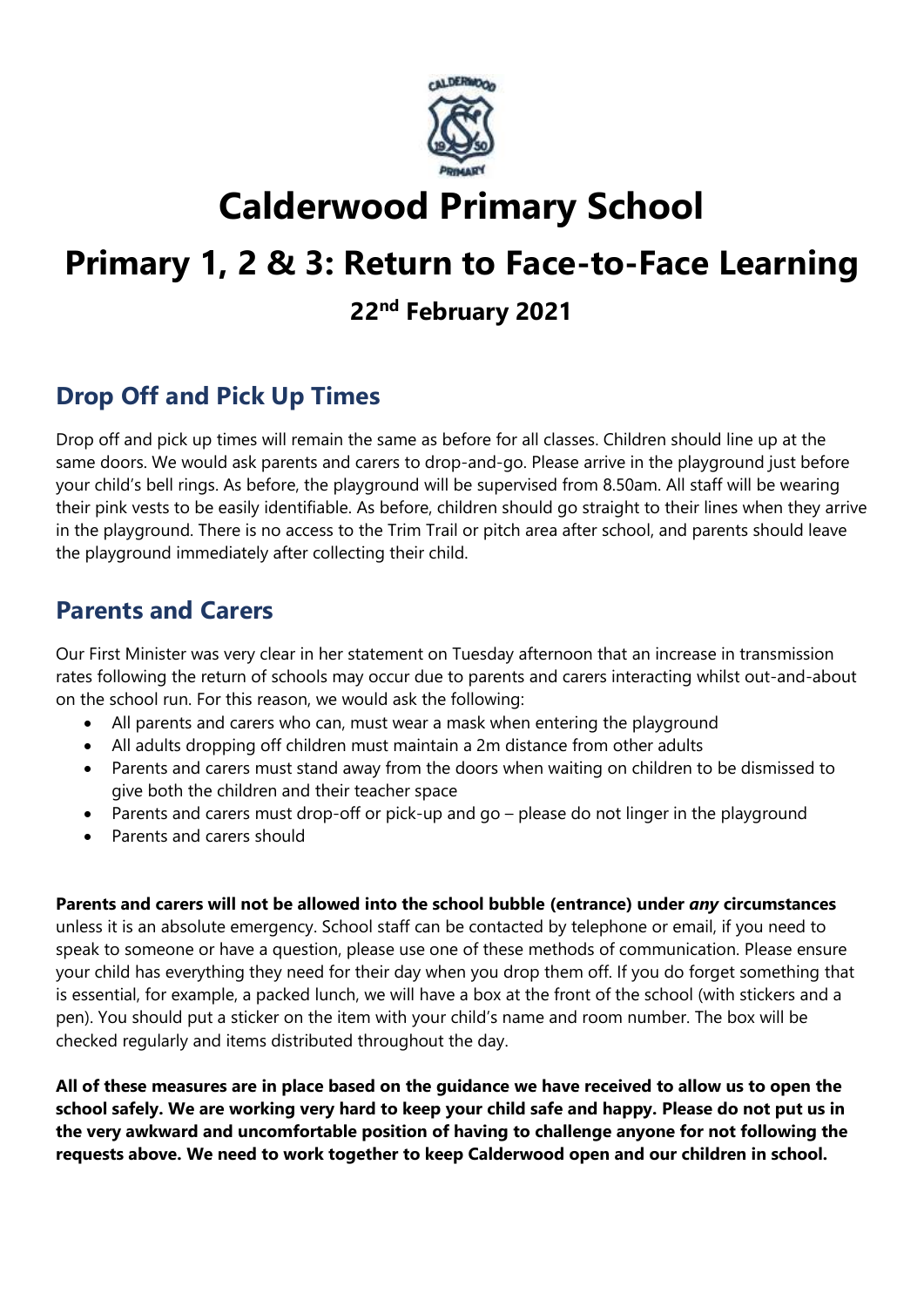### **Classrooms**

#### **2m Distancing**

Children will be kept in their class 'bubbles' throughout the day. Children are not required to socially distance from each other, but staff must retain a 2m distance from pupils at all times. This is obviously not easy in the school environment, and masks will be worn by staff when this isn't possible (for example, comforting an upset child or administering First Aid). We would ask for your support with this by trying to ensure that children are able to be as independent as possible when they are in school. Please do not send them with laced shoes that they cannot tie on their own, or a jacket that they cannot get on and off, etc. We would also ask you to give some consideration to items in packed lunches that can be tricky to open (there will always be staff on-hand, but we are trying to minimise close contact whenever possible). Please note, that some staff members may opt to wear a mask or face covering at all times.

#### **Ventilation**

Classrooms will be ventilated throughout the day by windows being open periodically. Staff are aware of the need to balance the requirements for ventilation with the colder weather, and windows will not be left open all day if it results in the classroom being very cold, however, we would recommend that pupils bring a jumper or cardigan in case the classrooms are cooler than usual.

#### **Outdoor Learning**

We will be encouraging outdoor learning as often as possible, and we would therefore ask that you ensure children come to school dressed appropriately for the weather.

#### **P.E.**

P.E. days may be different than those before Christmas. Your child's class teacher will communicate these to you next week. Due to current restrictions, all P.E. sessions will continue to take place outdoors.

### **Playtimes and Lunchtimes**

Playtimes and lunchtimes will be staggered as before. We have received updated guidance from South Lanarkshire Council which asks us to ensure classes stay in their bubbles over the course of the day. In order to meet this requirement, the playground will be split into different 'zones' for each class. All children will also have allocated seats in the canteen for lunchtimes.

# **Hygiene and Cleaning**

We will continue to encourage good hygiene and establish hand-washing and sanitising routines (as we enter classrooms, before eating and drinking). Hand sanitiser is available in dispensers throughout the school. The school will continue to be cleaned regularly throughout the day, with a particular focus on high traffic areas and 'touch-points'.

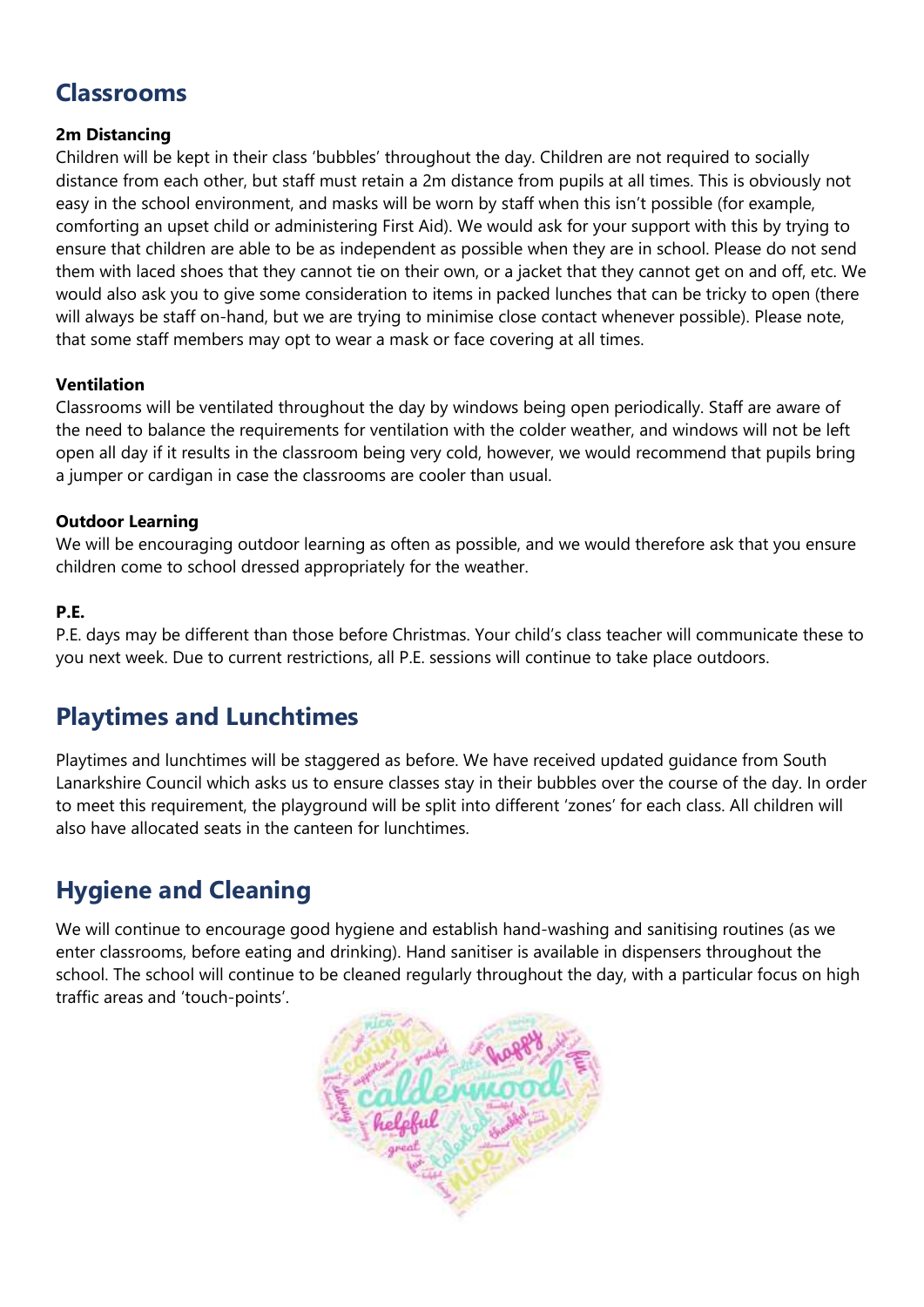## **Sickness/Symptoms**

Please be aware of the three symptoms of Covid we are asked to look out for – a cough, temperature or loss of taste and/or smell. Please **do not** send your child to school if they display any of these symptoms. If a child becomes unwell over the course of the day, we will contact you and ask you to arrange for them to be collected as soon as possible. Children who show the above symptoms will wait in our Parents' Room (in the foyer area) so that they are not around other children whilst they are waiting to be collected.

## **Lateral Testing**

All school staff have been provided with Lateral testing kits for Covid-19 and we have already started a programme of twice-weekly testing.

# **Primary 4/3 Composite Class**

All Primary 3 children in Room 7 will return together to Room 7. We are delighted that both Mrs Allison and Mrs Keenan have agreed to increase their days to allow them to both be in school to teach Primary 3 and continue to teach Primary 4 remotely – this ensures consistency for pupils.

### **Classes and Timings**

### **Group A**

| <b>Room Number</b> | <b>Start Time</b> | <b>Playtime</b> | Lunchtime | <b>Pick Up Time</b> |
|--------------------|-------------------|-----------------|-----------|---------------------|
| 1, 3, 5 & 80       | 8.55am            | $10.15$ am      | 11.55am   | 2.55 <sub>pm</sub>  |

### **Group B**

| <b>Room Number</b> | <b>Start Time</b> | <b>Playtime</b> | Lunchtime | <b>Pick Up Time</b> |
|--------------------|-------------------|-----------------|-----------|---------------------|
| 2, 4 & 8 & 7       | 9.05am            | $10.35$ am      | 12.45pm   | 3.05 <sub>pm</sub>  |